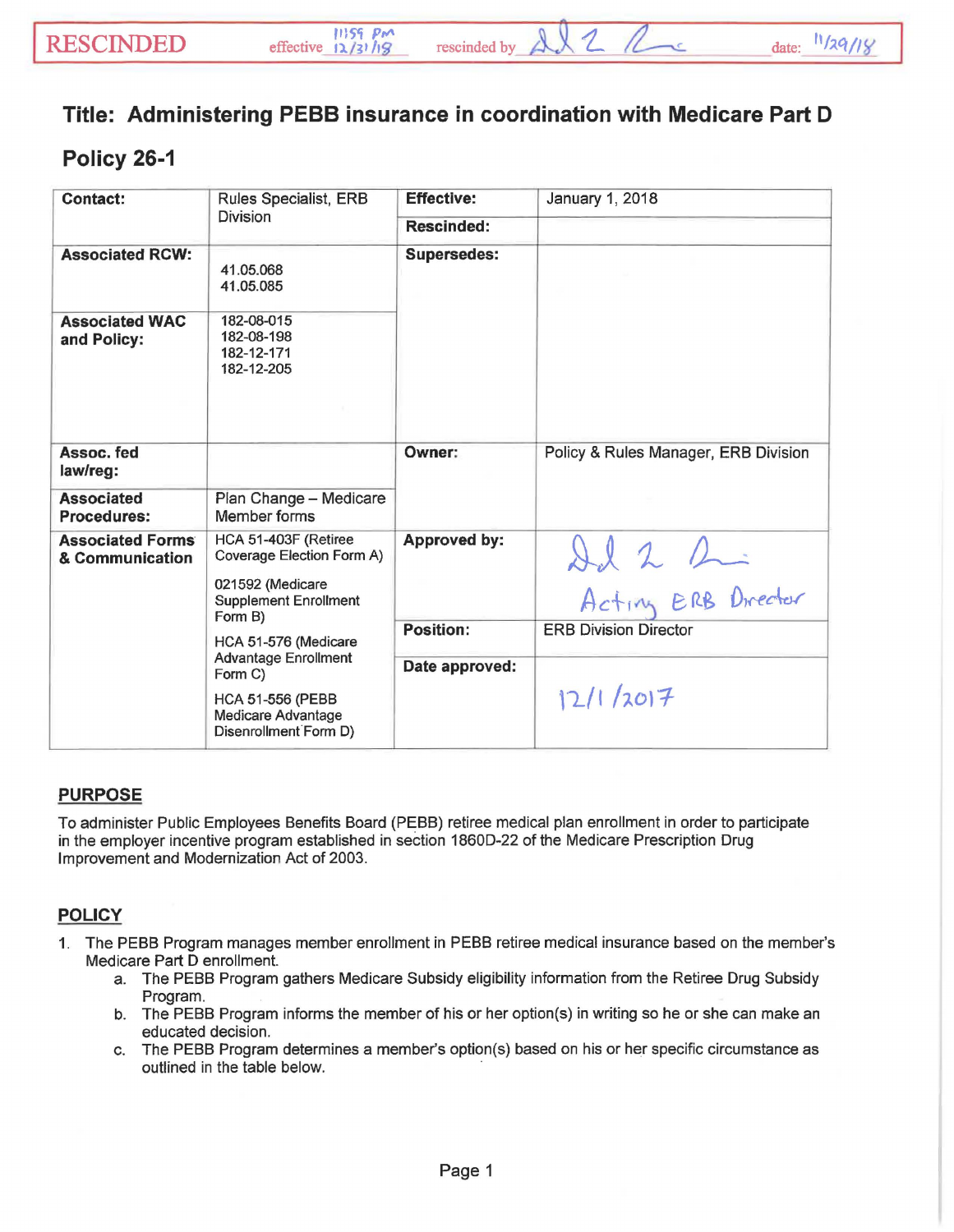| <b>Circumstance</b>                                                                                                                      | Coordination of enrollment in PEBB retiree medical insurance                                                                                                                                                                                                                                                                                                                                                                                                                                                                                                                                                                                                                         |  |  |
|------------------------------------------------------------------------------------------------------------------------------------------|--------------------------------------------------------------------------------------------------------------------------------------------------------------------------------------------------------------------------------------------------------------------------------------------------------------------------------------------------------------------------------------------------------------------------------------------------------------------------------------------------------------------------------------------------------------------------------------------------------------------------------------------------------------------------------------|--|--|
| A. Subscriber, subscriber's<br>spouse or state registered<br>domestic partner is enrolled in<br>Medicare Part A and Part B<br><b>AND</b> | Subscriber, subscriber's spouse or state registered domestic<br>$\mathbf{1}$ .<br>partner must:<br>Terminate enrollment in Medicare Part D in order to<br>а.<br>retain enrollment in the selected PEBB medical plan.<br>i. Proof of Medicare Part D termination is<br>required.                                                                                                                                                                                                                                                                                                                                                                                                      |  |  |
| Subsequently enrolls in<br>Medicare Part D                                                                                               | <b>OR</b>                                                                                                                                                                                                                                                                                                                                                                                                                                                                                                                                                                                                                                                                            |  |  |
|                                                                                                                                          | b. Enroll in PEBB's Medicare Supplement plan F.<br>i. All Medicare enrollees who subsequently enroll<br>in Medicare Part D must either terminate<br>enrollment in Medicare Part D or change<br>enrollment to the Medicare Supplement Plan F.<br>ii. A completed Medicare Supplement Enrollment<br>Form B is required. If the subscriber is enrolled<br>in a Medicare Advantage Plan, he or she must<br>also complete a PEBB Medicare Advantage<br>Plan Disenrollment form (Form D).<br>Non Medicare enrollees on the account will be<br>iii.<br>enrolled in the Uniform Medical Plan Classic.                                                                                        |  |  |
|                                                                                                                                          | <b>OR</b>                                                                                                                                                                                                                                                                                                                                                                                                                                                                                                                                                                                                                                                                            |  |  |
|                                                                                                                                          | Terminate PEBB retiree medical and dental insurance.<br>C.<br>This will also terminate insurance coverage for all<br>dependents enrolled under the subscriber's account.<br>A written request for termination is required.                                                                                                                                                                                                                                                                                                                                                                                                                                                           |  |  |
|                                                                                                                                          | Subscribers are required to respond to PEBB by the date listed<br>2.<br>in PEBB's notification(s) in order to remain on PEBB retiree<br>insurance.<br>If a subscriber fails to respond regarding him or herself,<br>а.<br>then PEBB will terminate coverage for the subscriber<br>and any enrolled dependents on the subscriber's<br>account.<br>If a subscriber fails to respond regarding his or her<br>b.<br>spouse or state registered domestic partner, then PEBB<br>will terminate coverage for the spouse or registered<br>domestic partner.                                                                                                                                  |  |  |
| Subscriber is enrolled in a<br>В.<br>Medicare Part D Plan and is<br>dually-eligible for full Medicare<br>and Medicaid benefits           | PEBB will defer the subscriber's PEBB retiree medical and<br>1.<br>dental insurance. All other enrolled dependents will remain<br>enrolled on PEBB retiree insurance as long as they meet criteria<br>described in WAC 182-12-205(2)(c).<br>The subscriber is required to respond to PEBB by<br>а.<br>the date listed in PEBB's notification(s) in order to<br>stop the deferral and remain enrolled in PEBB<br>retiree insurance. To remain enrolled:<br>i. Subscriber must terminate their Medicare<br>Part D or terminate their enrollment in<br>Medicaid and enroll in Medicare<br>Supplement Plan F; and<br>ii. Provide proof of termination of Medicare<br>Part D or Medicaid. |  |  |